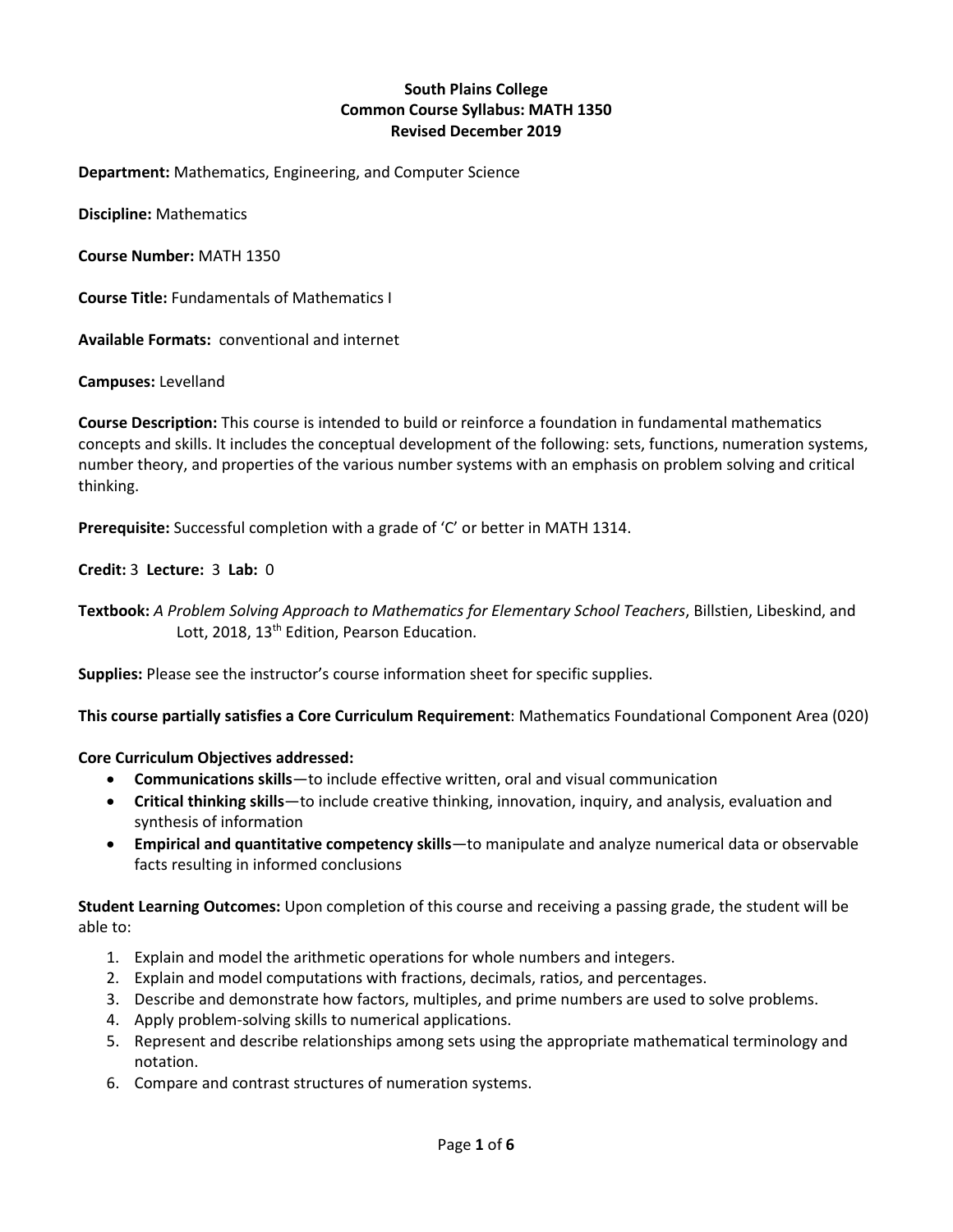**Student Learning Outcomes Assessment:** A pre- and post-test questions will be used to determine the extent of improvement that the students have gained during the semester

**Course Evaluation:** There will be departmental final exam questions given by all instructors.

**Attendance Policy:** Attendance and effort are the most important activities for success in this course. Records of your attendance are maintained throughout the semester. Five (5) absences, *for any reason*, are allotted to the student for the semester. Tardies count as one-half (1/2) of an absence. Tardies will be applied for consistently being late to class, as deemed by the instructor and leaving class early. If this number is exceeded, the instructor has the right to drop you with a grade of F or an X, depending on their discretion.

Plagiarism violations include, but are not limited to, the following:

- 1. Turning in a paper that has been purchased, borrowed, or downloaded from another student, an online term paper site, or a mail order term paper mill;
- 2. Cutting and pasting together information from books, articles, other papers, or online sites without providing proper documentation;
- 3. Using direct quotations (three or more words) from a source without showing them to be direct quotations and citing them; or
- 4. Missing in-text citations.

Cheating violations include, but are not limited to, the following:

- 1. Obtaining an examination by stealing or collusion;
- 2. Discovering the content of an examination before it is given;
- 3. Using an unauthorized source of information (notes, textbook, text messaging, internet, apps) during an examination, quiz, or homework assignment;
- 4. Entering an office or building to obtain an unfair advantage;
- 5. Taking an examination for another;
- 6. Altering grade records;
- 7. Copying another's work during an examination or on a homework assignment;
- 8. Rewriting another student's work in Peer Editing so that the writing is no longer the original student's;
- 9. Taking pictures of a test, test answers, or someone else's paper.

**Student Code of Conduct Policy**: Any successful learning experience requires mutual respect on the part of the student and the instructor. Neither instructor nor student should be subject to others' behavior that is rude, disruptive, intimidating, aggressive, or demeaning**.** Student conduct that disrupts the learning process or is deemed disrespectful or threatening shall not be tolerated and may lead to disciplinary action and/or removal from class.

**Diversity Statement:** In this class, the teacher will establish and support an environment that values and nurtures individual and group differences and encourages engagement and interaction. Understanding and respecting multiple experiences and perspectives will serve to challenge and stimulate all of us to learn about others, about the larger world and about ourselves. By promoting diversity and intellectual exchange, we will not only mirror society as it is, but also model society as it should and can be.

**Disability Statement:** Students with disabilities, including but not limited to physical, psychiatric, or learning disabilities, who wish to request accommodations in this class should notify the Disability Services Office early in the semester so that the appropriate arrangements may be made. In accordance with federal law, a student requesting accommodations must provide acceptable documentation of his/her disability to the Disability Services Office. For more information, call or visit the Disability Services Office at Levelland (Student Health & Wellness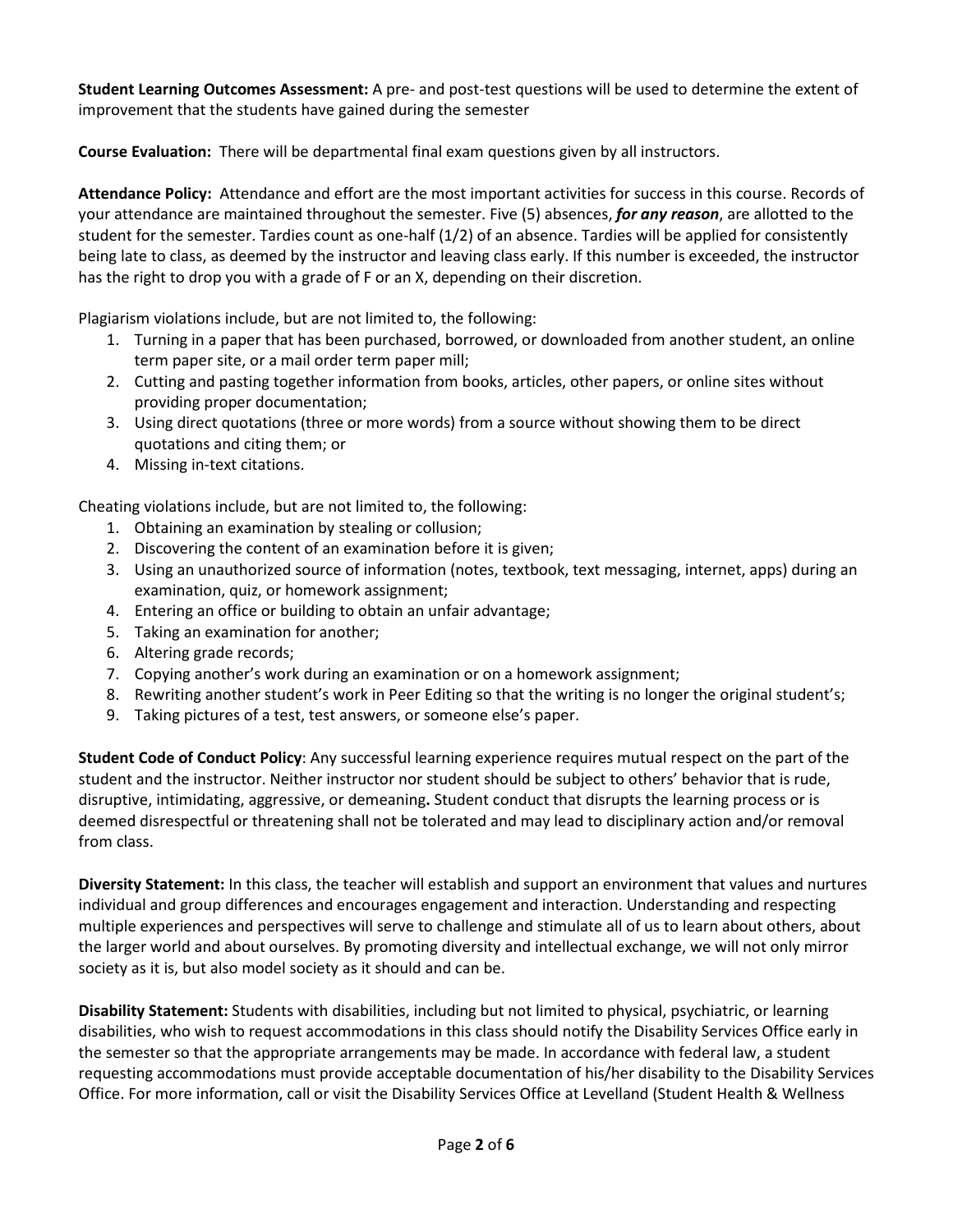Office) 806-716-2577, Reese Center (Building 8) 806-716-4675, or Plainview Center (Main Office) 806-716-4302 or 806-296-9611.

**Nondiscrimination Policy:** South Plains College does not discriminate on the basis of race, color, national origin, sex, disability or age in its programs and activities. The following person has been designated to handle inquiries regarding the non-discrimination policies: Vice President for Student Affairs, South Plains College, 1401 College Avenue, Box 5, Levelland, TX 79336. Phone number 806-716-2360.

**Title IX Pregnancy Accommodations Statement:** If you are pregnant, or have given birth within six months, Under Title IX you have a right to reasonable accommodations to help continue your education. To [activate](http://www.southplainscollege.edu/employees/manualshandbooks/facultyhandbook/sec4.php) accommodations you must submit a Title IX pregnancy accommodations request, along with specific medical documentation, to the Director of Health and Wellness. Once approved, notification will be sent to the student and instructors. It is the student's responsibility to work with the instructor to arrange accommodations. Contact the Director of Health and Wellness at 806-716-2362 or [email](http://www.southplainscollege.edu/employees/manualshandbooks/facultyhandbook/sec4.php) [cgilster@southplainscollege.edu](mailto:cgilster@southplainscollege.edu) for assistance.

**Campus Concealed Carry**: Texas Senate Bill - 11 (Government Code 411.2031, et al.) authorizes the carrying of a concealed handgun in South Plains College buildings only by persons who have been issued and are in possession of a Texas License to Carry a Handgun. Qualified law enforcement officers or those who are otherwise authorized to carry a concealed handgun in the State of Texas are also permitted to do so. Pursuant to Penal Code (PC) 46.035 and South Plains College policy, license holders may not carry a concealed handgun in restricted locations. For a list of locations and Frequently Asked Questions, please refer to the Campus Carry page at: <http://www.southplainscollege.edu/campuscarry.php>

Pursuant to PC 46.035, the open carrying of handguns is prohibited on all South Plains College campuses. Report violations to the College Police Department at 806-716-2396 or 9-1-1.

**SPC Bookstore Price Match Guarantee Policy:** If you find a lower price on a textbook, the South Plains College bookstore will match that price. The difference will be given to the student on a bookstore gift certificate! The gift certificate can be spent on anything in the store.

If students have already purchased textbooks and then find a better price later, the South Plains College bookstore will price match through the first week of the semester. The student must have a copy of the receipt and the book has to be in stock at the competition at the time of the price match.

The South Plains College bookstore will happily price match BN.com & books on Amazon noted as *ships from and sold by Amazon.com*. Online marketplaces such as *Other Sellers* on Amazon, Amazon's Warehouse Deals, *fulfilled by* Amazon, BN.com Marketplace, and peer-to-peer pricing are not eligible. They will price match the exact textbook, in the same edition and format, including all accompanying materials, like workbooks and CDs.

A textbook is only eligible for price match if it is in stock on a competitor's website at time of the price match request. Additional membership discounts and offers cannot be applied to the student's refund.

Price matching is only available on in-store purchases. Digital books, access codes sold via publisher sites, rentals and special orders are not eligible. Only one price match per title per customer is allowed.

Note: The instructor reserves the right to modify the course syllabus and policies, as well as notify students of any changes, at any point during the semester.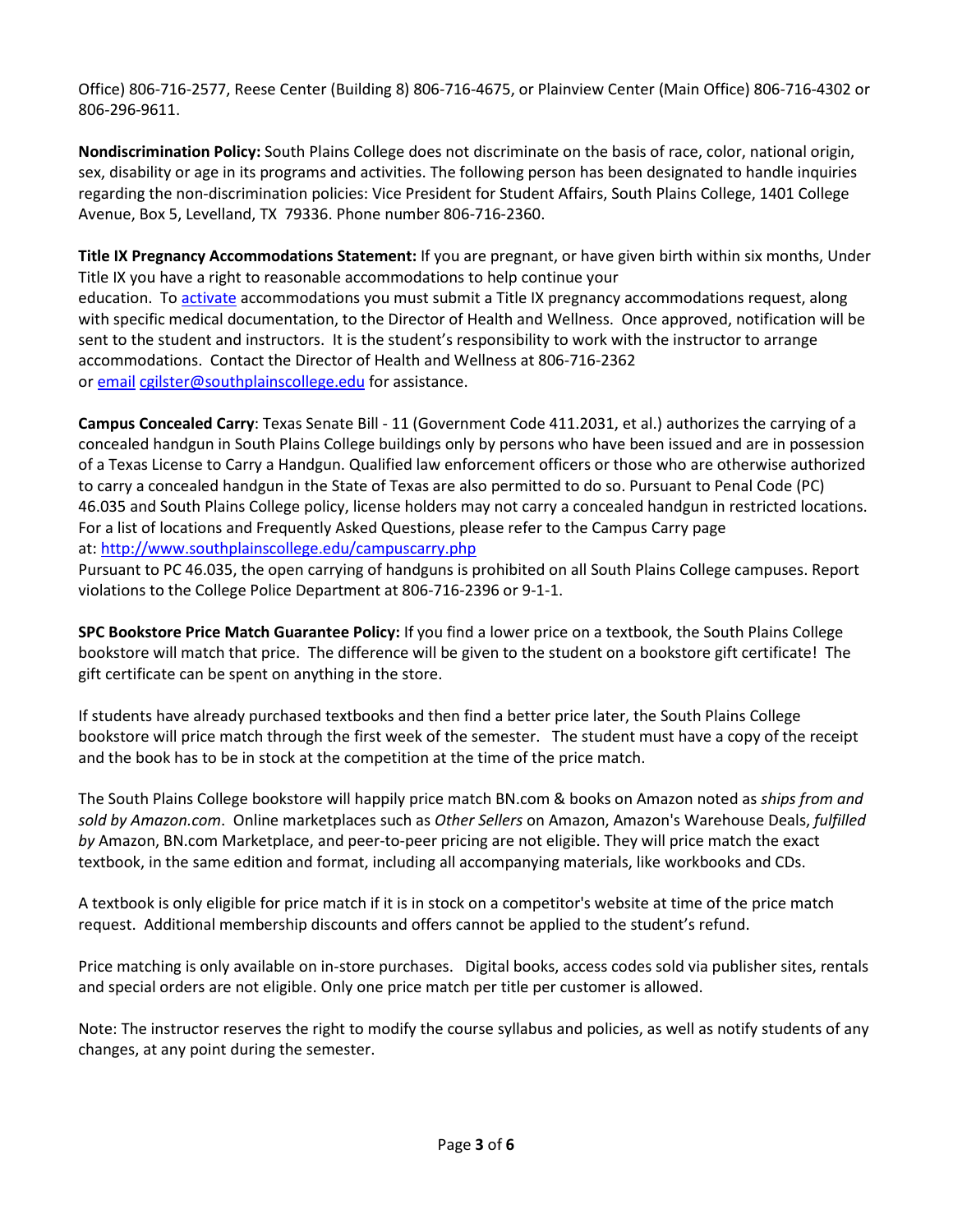# South Plains College Department of Mathematics and Engineering Fundamentals of Math I: 1350.001 Spring 2020 Course Policies

Instructor: Kaylan K Thompson Office: M111 Telephone: (806) 716-4886 Email: [kthompson@southplainscollege.edu](mailto:kthompson@southplainscollege.edu)

#### **Office Hours**: As listed or by appointment.

| Mondav                   | 'uesdav | Wednesdav                 | hursdav | - -<br>-riday |
|--------------------------|---------|---------------------------|---------|---------------|
| 1:00-2:30<br>9:00-10:00. |         | $1:00-2:30$<br>9:00-10:00 |         | 10:00-1:00    |

# **Required Material:**

Textbook/MyMathLab: A Problem Solving Approach to Mathematics for Elementary School Teachers, 13<sup>th</sup> edition, by Billstein, Libeskind, & Lott. ISBN: 9780135190050

MyMathLab Student Access Kit: This kit is free with the purchase of a new textbook at either SPC bookstore or you may also purchase it online at pearsonmylabandmastering.com in which you will need a credit card or PayPal. I encourage you to purchase this kit immediately. If you have not yet purchased the access code, that opportunity should be provided as you go through the registration process. There is a 2 week free trial that you may use for the first two weeks of class. MML should be accessed through the provided link in Blackboard.

**Supplies:** Pencils, erasers, 3-ring binder, notebook paper, calculator (when allowed)

#### **Student Responsibilities & Expectations:**

- **Come to class on time and prepared to learn. (Pencil, book, notebook, calculator, ect.)**
- Read the syllabus.
- **Good study habits are essential for success.**

**•** Take notes, participate in class, and complete course assignments early enough to seek help if needed.

**•** Food and drink are NOT allowed in the classroom with the exception of bottled water.

**•** Cell phones and any other electronic devices must be silenced and put away before entering the classroom. Use of these devices during class will result in a zero for that day's quiz, homework, or exam.

| Grading: | Homework/Quizzes/Activities/Mini Lessons | 15% | Grading Scale: A 90-100 |
|----------|------------------------------------------|-----|-------------------------|
|          | <b>TEKS Invegtigation Project</b>        | 10% | B 80-89                 |
|          | Unit Exams                               | 60% | C 70-79                 |
|          | Final Exam                               | 15% | $D$ 60-69               |
|          |                                          |     | 59 or below             |

**Homework:** Homework will be assigned for each section on MyMathLab (MML). Although the homework is done online, the problems should be worked neatly either in a spiral or notebook paper in pencil. Homework problems given in MML may be reworked as many times as you wish, before the deadline, to get a 100 on the assignment.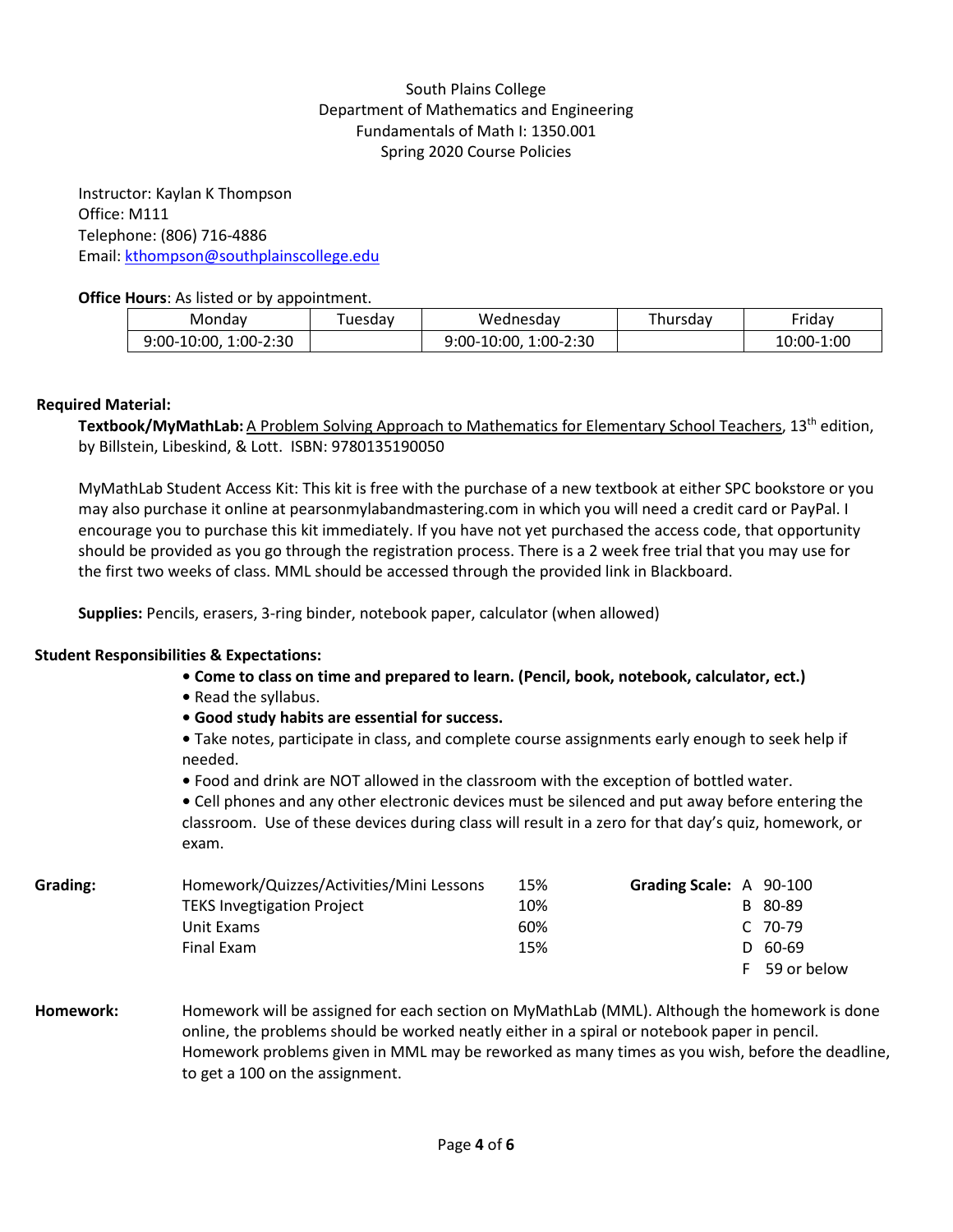**Quizzes:** Quizzes will also be assigned on MML. Again, the problems should be worked neatly in either a spiral or on notebook paper in pencil. You may submit quizzes two times, and the highest of the two grades will be counted. **Activities:** There will be activities on a regular basis. You will receive a grade for your participation in these activities. If you are absent on the day an activity is given, you will receive a zero for that activity.

**Mini Lessons:** Each student will be required to prepare and teach mini lessons throughout the semester. If you are absent on the day you are to teach a lesson, you will receive a zero.

# **TEKS Invegtigation Project:**

Each student will complete the TEKS Investigation Project. More information will be given in class. A grading rubric will also be provided.

**Exams:** There are 4 unit exams (15% each) and a comprehensive final exam (15%). Dates for the exams are given on the course calendar. If for any reason you are unable to take an exam at the designated time you must contact me prior to class time. Make-up exams will be given at the discretion of the instructor.